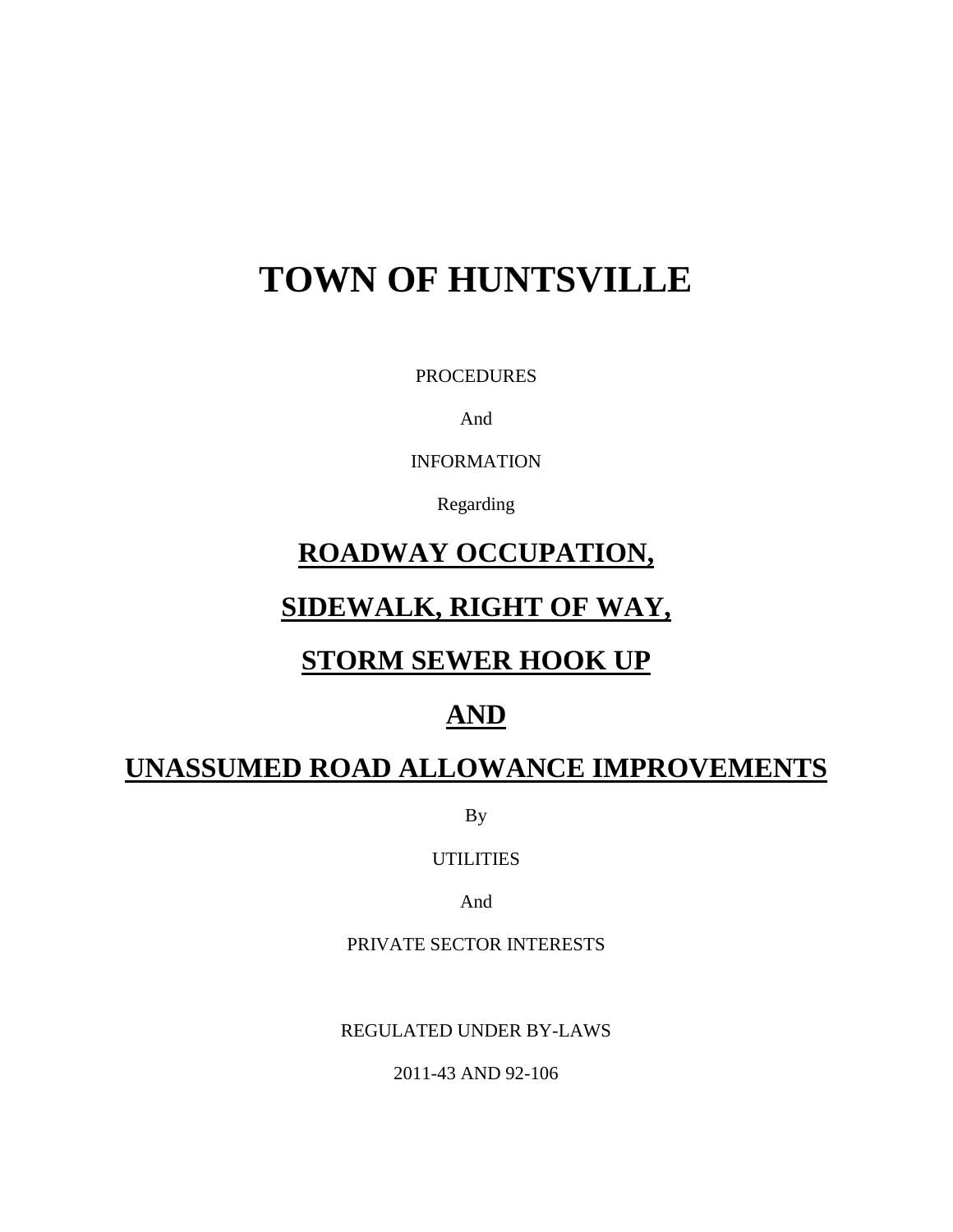#### General:

All utilities, agencies, service contractors, private individuals, developers, etc. desiring to excavate, remove, alter, install or otherwise disturb the existing lands or improvements thereon within town road allowances or properties shall make application to the of Town of Huntsville for permission to occupy or otherwise operate within the road allowance in strict accordance with the following conditions.

#### 1. APPLICATION PROCEDURE

- a) Application on approved Town forms is to be made at least **14 days** prior to works being carried out.
- b) No work is to commence prior to receipt of Town approval.
- c) The applicant shall complete the upper portion of the Roadway Occupation Permit. The entire form is returned in tact to the Town office for assigning a Permit No., comments, and approval signature. Applicant will be sent his copy of the approved form.
- d) Where emergency work is undertaken, the Town shall be notified immediately on the next working day and an application form will be made out to cover emergency work.
- e) All work and repairs placed in conjunction with the Occupation Permit shall be maintained and guaranteed by the applicant for a period of two (2) years from the date of completion of the work (temporary repair), or one (1) year from completion of permanent repairs whichever is longer. If a temporary repair has not been upgraded to a permanent repair within the two year period, the Town shall authorize the work to be done by others and the applicant invoiced for costs incurred.
- f) At any time during the guarantee periods, the Town shall have the authority to advise the applicant that the repair is or has become substandard and appropriate action be taken as directed by the Road Authority.
- g) All applications for roadway occupation on Town road allowance must be accompanied with detailed drawings. Drawing is required. Should the installation be underground, plan and profile drawings must be submitted either for work parallel to or crossing the Town road. All drawings MUST show measurements from centerline of road to planned works; distance from road allowance property limit to works; and distance of installation from edge of roadway pavement, if applicable.
- h) As of Nov.1st of each year all approval permits are to be cancelled as we move into the winter season. All open road cuts and job sites must be complete before Nov. 1st. in order to guarantee job completion. No work will be permitted after Nov. 1st unless it's an emergency; an emergency will still require a permit making us aware as soon as possible.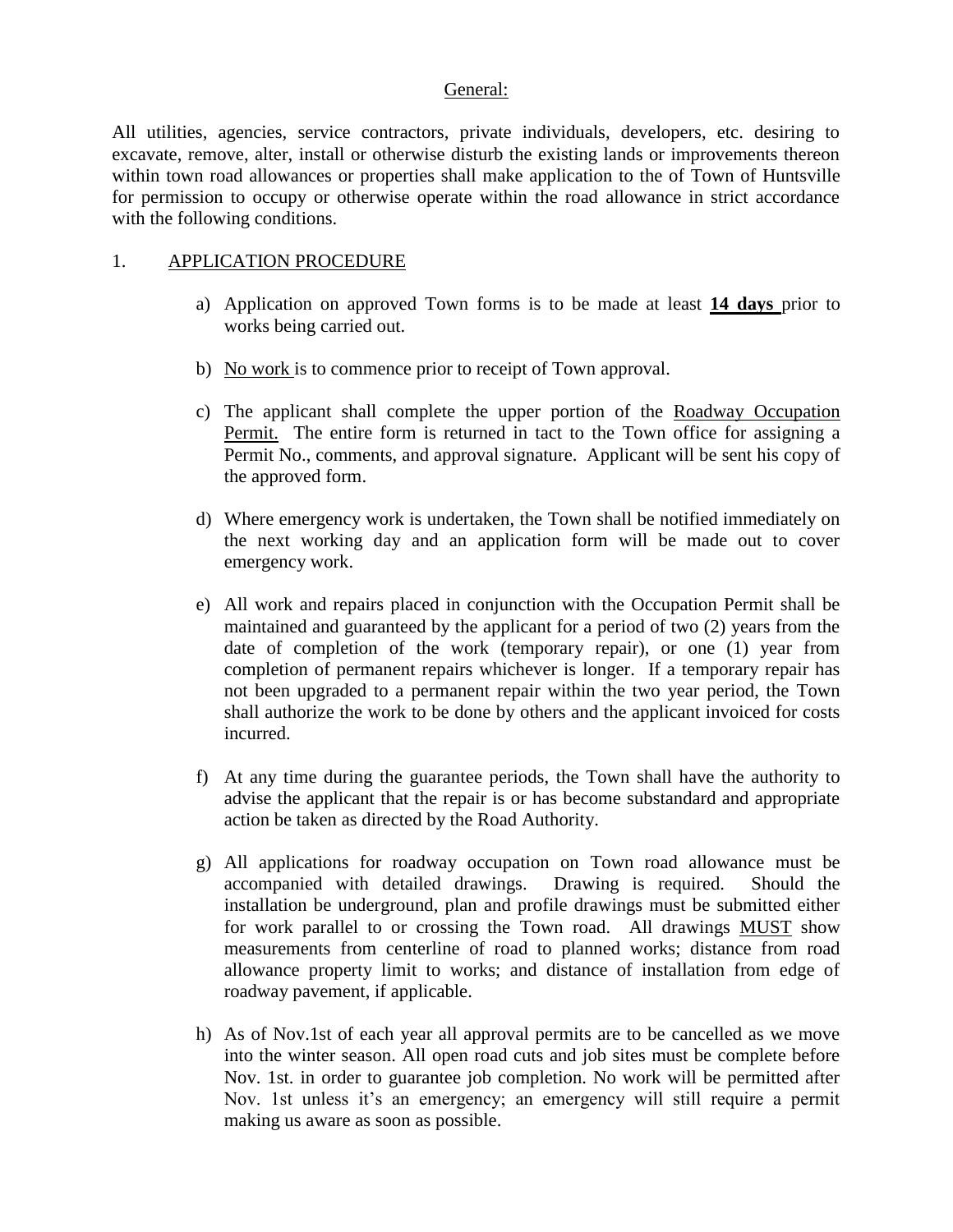### 2. INSTALLATION PROCEDURES

- The MINIMUM depth of bury below original elevation to the top of new underground installations anywhere within the Town road allowance shall be 1.0 metres (3.0 feet). Installations at roadway drainage culverts or storm drain systems shall be a minimum of 1.0 metres (3.0 feet) below the invert of culvert or storm drain pipe or 3.0 metres (10.0 feet) horizontally from the end of the culvert or storm drain pipe. The Town shall be held harmless for any damages and costs incurred by others resulting from installations found to be in non-conformance with these measurements.
- The applicant shall make every effort to locate the installation as close as possible to the road allowance property limit unless conditions dictate otherwise.
- The applicant shall be responsible for obtaining all applicable utility locates prior to excavation commencement. The applicant of Contractor shall be liable for any damages, etc. to such utilities.
- Installation Under Town Roads
	- 1) The Town's preferred method of roadway crossing is by either augering: jack & boring; or push-pull method. Open cut of the roadway is to be considered as a last resort method only after efforts using the above methods have been employed. No vibrating probes or "torpedoes" will be used for crossings unless specifically approved by the Town.
	- 2) Where the roadway crossing is proposed to be augered, jack and bored, or push-pull method, the following conditions shall apply:
		- The top of the access whole excavations on either side of the roadway shall not come within 1.0 metres (3.0 feet) of the edge of pavement, curb, gutter, sub-drain, or sidewalk.
		- All installations shall be encased within a rigid conduct of sufficient size to accommodate planned works as well as possible future plant installations.
		- augured, jack and bored, or push-pull installations shall be lined with a rigid conduct with a diameter of no less than 75% of that the hole to prevent collapse or settlement.
		- All encasement conducts shall extend a minimum of 3.0 meters ( 10 feet) beyond the edge of pavement, curb, gutter, subdrain or sidewalk.
	- 3) Where the roadway crossing has to be open cut, the following conditions shall apply: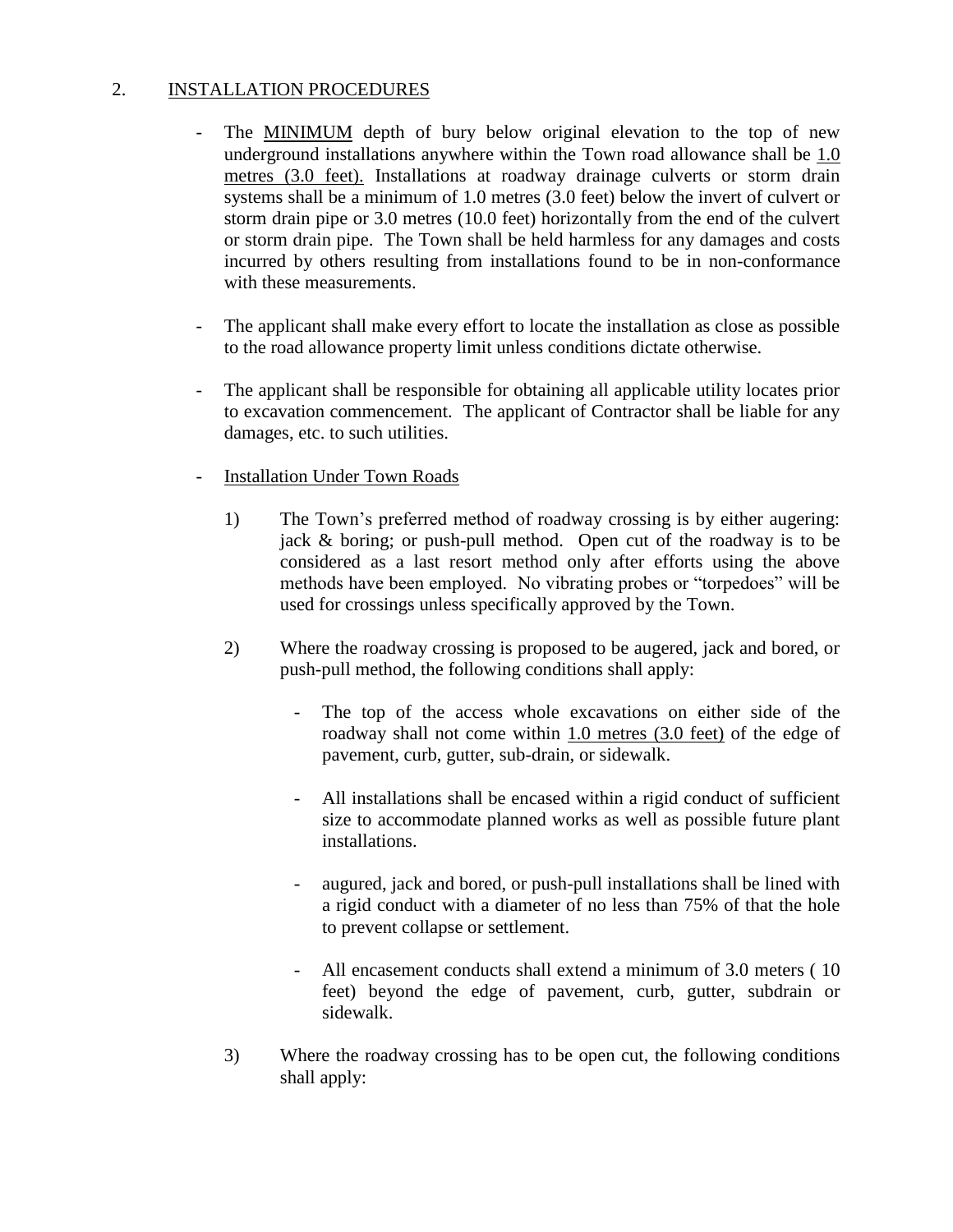- Installed conduct or pipe shall be encased within a rigid conduit of sufficient size to accommodate present works as well as possible future plant installations.
- where the buried product occupies a cross-sectional space of more than 200 square centimeters (30 sq. inches) and is within 1.5 metres (5.0 feet) of the surface of the road, or where the excavated material is not suitable for backfill, or where the Town determines the road quality warrants full subgrade restoration, a "Frost Taper" shall be installed in accordance with DM-150.
- Excavated material, if suitable, shall be taken from the trench and differing material types encountered shall be separated such that these materials can be placed back in the trench as originally excavated, with compaction performed in maximum 0.3 metres (1 foot) lifts up to granular subgrade elevation.
- Granular materials placed on top of backfill material shall be at least the same depth as originally encountered or 150 mm (6") whichever is greater and shall be fully compacted to a minimum 95% Proctor density.

## 3. TRAFFIC CONTROL

The Applicant and Contractor shall be responsible to regulate traffic with approved signs, flagmen, markers, barricades, fences flashing lights, etc. as is deemed applicable to the nature of the work involved and shall be in compliance with the Ministry of Transportation of Ontario's "Traffic Control Manual for Roadway Work Operations" and " Manual of Uniform Traffic Control Devices"; latest editions. No equipment, earth or aggregate materials shall be placed in a manner to obstruct the flow or visibility of pedestrian or traffic. Open cuts must be fully fenced and barricaded including flashing lights if left overnight. No open cuts are to be left open over weekend or statutory holiday periods.

### 4. REINSTATEMENT AND RESTORATION

#### a) Class of Restoration

The Town acknowledges that varying qualities of roadways exist in the road network. The extent of roadway restoration required is determined to some degree by the quality of the roadway.

- 1. **Class "A"** No known impact is expected on the adjacent Roadway. Due care is to be taken when moving Construction equipment over the road surface.
- 2. **Class "B"** The road bed material is of a generally unknown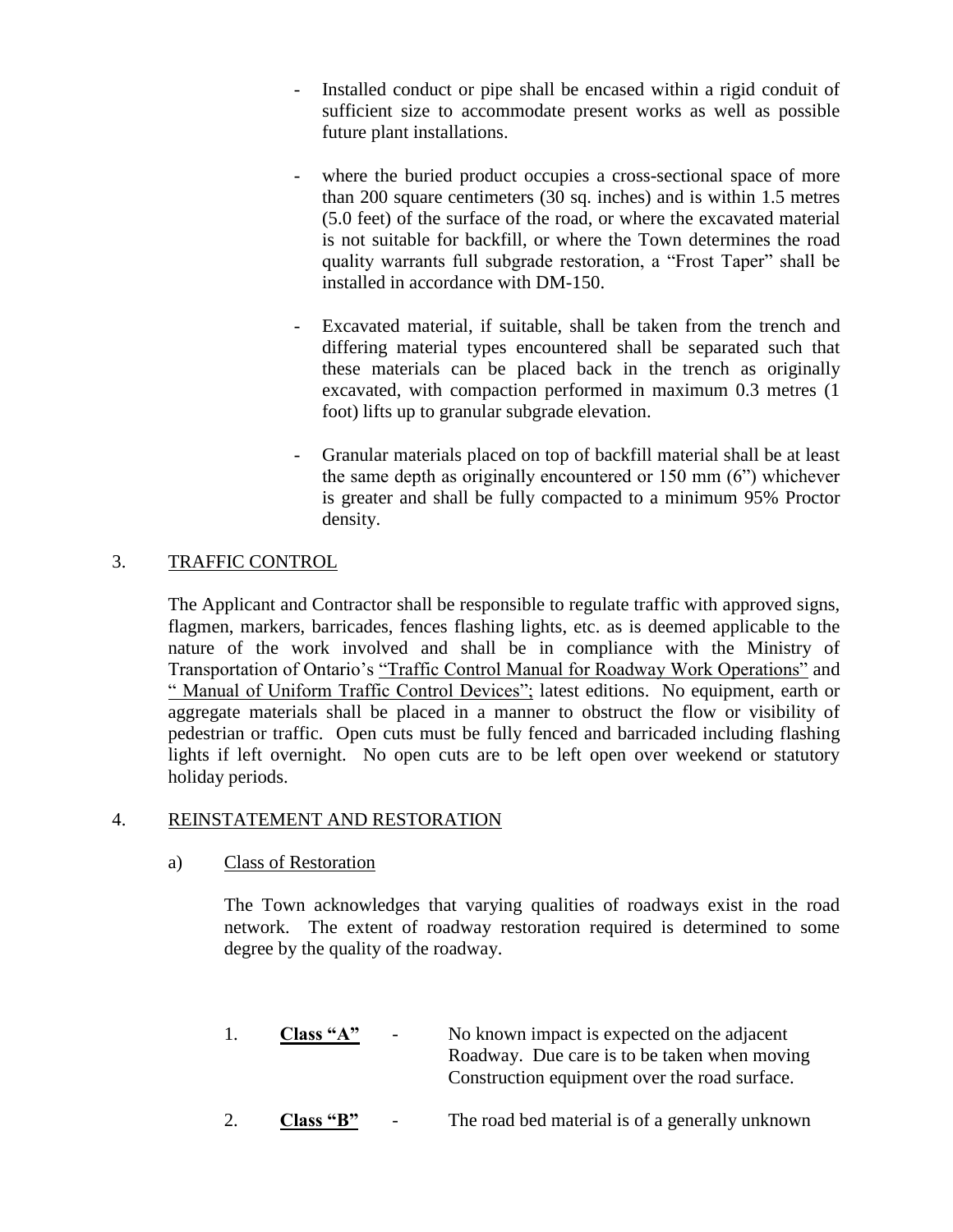Nature and the open cut area are to be backfilled and thoroughly compacted with native materials. Granular materials shall be re-instated to equal depths as originally encountered.

- 3. **Class "C "** The roadway is hardtopped with bituminous Material of generally poor quality. Subsurface shall be treated as per "B" above, and pavement restored with a minimum of 50 mm  $(2)$  of similar or better quality bituminous pavement material. Edges of new material may be feathered to match existing pavement surface. Approved asphalt "tack coat" shall be applied to the existing bituminous surface consisting of SS-1 asphalt emulsion diluted with an equal volume of water and shall be applied at a rate of 0.35 kg/square metres. The minimum allowable width of tack coat application across the roadway surface shall be 0.6 metres (2 feet).
- 4. **Class "D"** The roadway is hardtopped with a good quality Bituminous asphalt surface contour. The nature of traffic, subsoil and roadway crossing will determine the subgrade restoration. Asphalt pavement will be restored with similar depth of hot-mix pavement with either a sawcut, burned, or roto-milled match joint at both sides of road cut. The new vertical cut asphalt face shall receive a tack coat application of SS-1 emulsified asphalt immediately prior to placement of new hot-mix asphalt. Asphalt compaction shall be a minimum of 95% Proctor density.
	- 5. **Class "E"** The roadway is in good shape and is less than three Years old from date of construction. No road cuts will be allowed except for emergency purposes or where evidence can be shown to prove necessity. Class "D" repair will be used.

#### b) Temporary Re-Instatement (of Road Surface)

Where required, temporary re-instatement shall take place immediately upon completion of the work. This re-instatement shall be no less than reasonable compaction of native soil backfill material, 150 mm (6") of salvaged or new granular A crushed gravel; and 80 mm (3") hot-mix H.L-3 asphalt pavement rolled in place. No condition shall be left unattended or unmarked that constitutes a hazard to traffic. Where such temporary re-instatement is proving satisfactory to traffic flow, it shall be left for no less than one month and no more than one year before being permanently re-instated. Road cuts in bituminous paved roads shall not remain in a gravel surface condition for more than five (5) working days from completion of initial works until bituminous material is placed in road cut.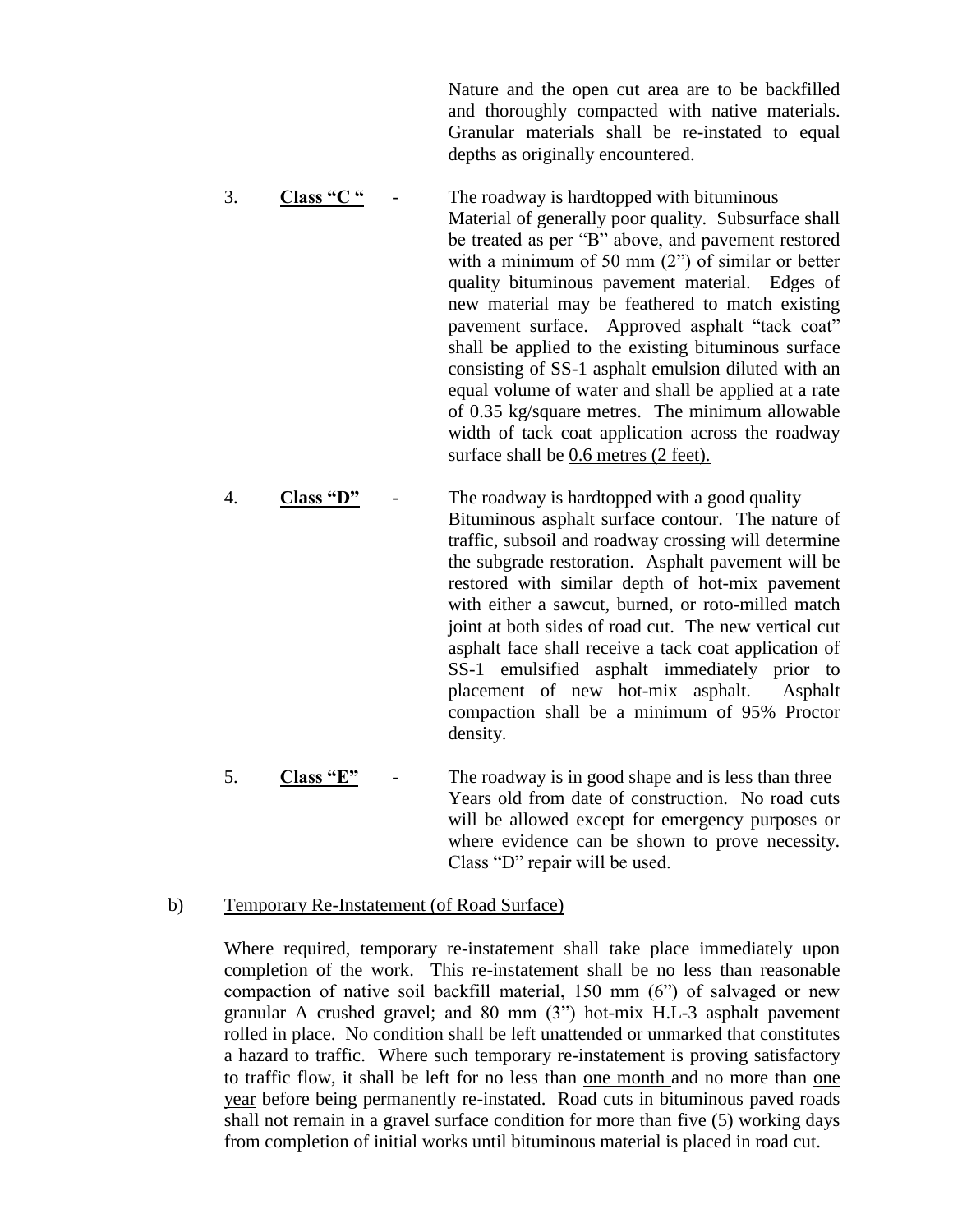#### c) Permanent Re-Instatement (for Road Surface)

Except where it is necessary to effect temporary re-instatement of the road, all restoration work in connection with the application shall be done in an efficient, proper manner so as to leave the site in as good a condition as found.

- Good grass shall be replaced by Number 1 nursery sod.
- Other grassy vegetation shall be restored with 50 mm (2") minimum screened topsoil, fertilized and seeded, mulched, or hydroseeded of sufficient quantity and quality to anticipated possible erosion which, should it occur, shall be required.
- Curb, gutter, and sidewalk that are removed or damaged shall be replaced with new, similar style product from the nearest saw-cut or expansion joint in the original product.
- Pavement shall be re-instated permanently with an equal thickness of original material or 60 mm  $(2 \frac{1}{2})$  compacted whichever is greater using H.L-3 hot-mix bituminous pavement. Pavement patch is to be matched with a diagonal saw-cut joint, roto-milled joint, propane burned joint, or feathered asphalt joint as specified by the Town. A tack coat consisting of SS-1 (Colas) emulsified asphalt shall be applied to all existing asphalt surface where new asphalt pavement patch is to make contact. Such tack coat will be of sufficient size to afford complete bonding of new asphalt to existing asphalt surfaces.
- Excavated materials for backfill purposes, if suitable, shall be compacted back in place up to bottom of granular or topsoil grades. All compaction shall attain a minimum of 95% Proctor density.

### d) Trench Settlement Repairs during 12 Month Maintenance Period

If during the 12 month period following a permanent re-instatement of asphalt surface and it is found that minor settlement of the road cut has occurred, the Town or it's authorized agent will engage the use of the "Patchmaster" method of asphalt surface repair. If the utility chooses to affect its own further repair to the cut, an additional 12 month maintenance period will be implemented. This basically consists of re-heating the asphalt patch area to a depth of approximately 2"; rake the heated material to proper grade and crossfall elevations and, if necessary, add hot-mix H.L-3 asphalt material; apply an asphalt rejuvenating compound to the patch surface, compaction of the asphalt using steel-drum vibratory roller; and finally the application of hot asphalt cement sealant along the perimeter asphalt joint. All cost of labour, equipment, and material to perform this repair work will be invoiced to the applicable utility or applicant.

Should excessive settlement occur to the road cut within one year of permanent restoration having been done, the Town will notify the applicable utility or applicant that the road cut must be re-excavated, backfilled, and surface restored,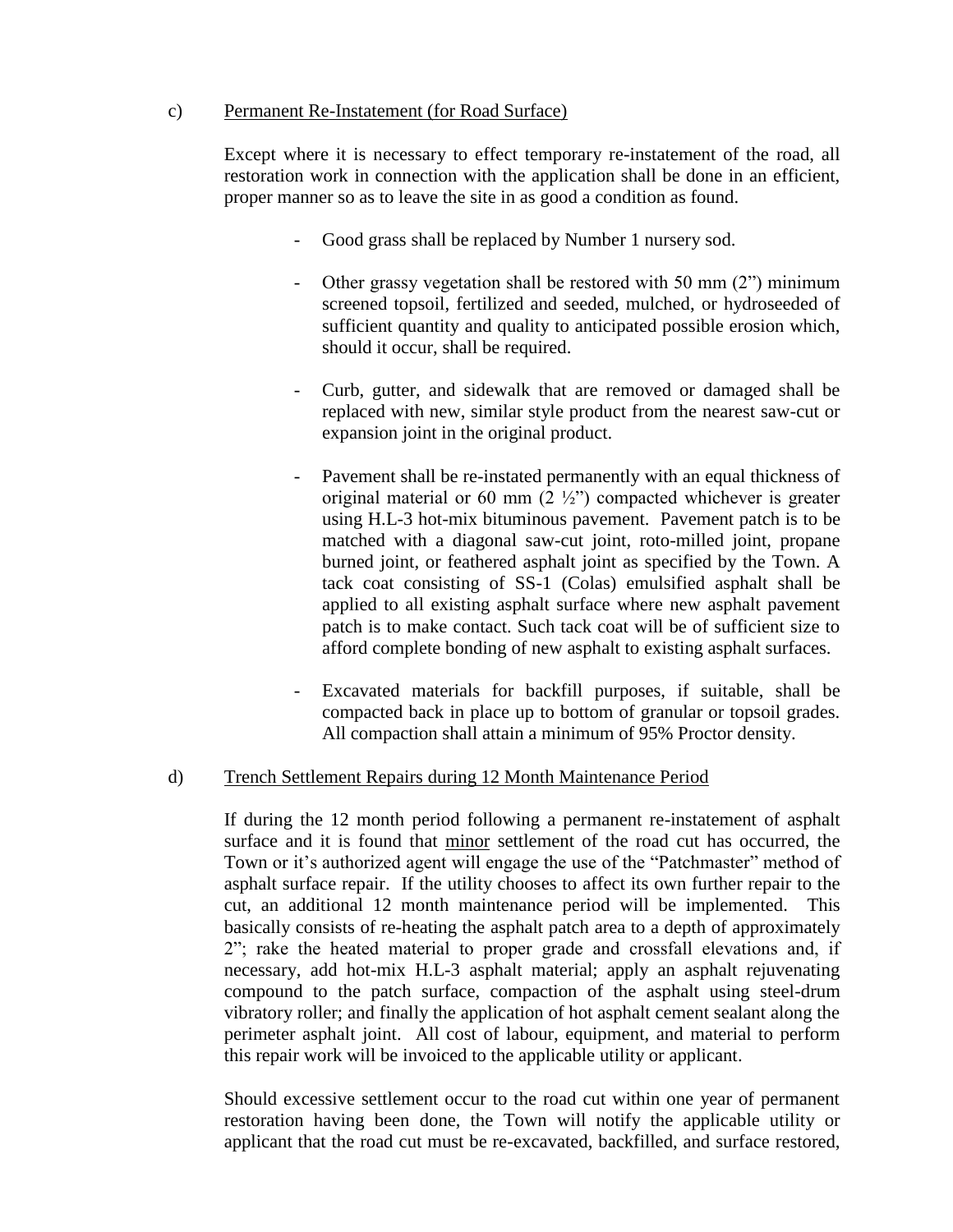all at the expense of the utility or applicants expense. The maintenance period will be extended for a further 12 month period following permanent restoration of the settlement repair works.

### 5. LIABILITIES

The Applicant and Contractor shall be liable for any and all injury, property damage, etc., as a result of their presence, operating practices, excavations, traffic control, etc. The Applicant shall be responsible for obtaining and complying with all the other Acts, Regulations, Approvals, trench permits, etc., applicable to the proposed works upon Town road allowance. The Applicant shall be responsible to ensure that the Contractor or his employees are adequately covered by Worker's Compensation and other insurance coverage as is appropriate.

Also general liability

-Must provide a certificate of insurance with the following

- \$2M per occurrence

- Shall include but not limited to bodily injury including death, personal injury, property damage including loss of use thereof, contractual liability, tenants' legal liability, nonowned automobile liability and owner's contractors' protective insurance coverage with respect to the Premise and the business operations conducted by the Tenant and any other person on the Premise for whom the Tenant is responsibility for in law

- Shall contain a cross liability, severability of insured clause

- Corporation of the Town of Huntsville named as an additional insured.

#### 6. TOWN PREROGATIVE

It is understood that when an Applicant proceeds with installing, adjusting, or removing plant from Town property, the Applicant is sufficiently prepared to comply with all the requirements of restoration. All work is to be done in an expedient, professional manner, with courtesy and the least possible delay or inconvenience to the public. Respect should be shown for other utilities and hard services already in place.

It is the Town's responsibility and privilege to see that the work being done is in accordance with these objectives. Where the Town observes that these conditions and objectives are not being met, the Applicant and/or Contractor may be required to cease work on the site until correction is made. Where restoration is sub-standard or becomes sub-standard prior to and within the guarantee period, and the Applicant, with due notice, has failed to correct the situation, the Town may instruct it's forces or Contractor to effect repairs and find the Applicant liable for all costs associated thereto.

Where past performance has indicated an inability of an Applicant or Contractor to perform work in accordance with these regulations and requirements, the Town may Prohibit the issuing of further permits to the same for a period of time.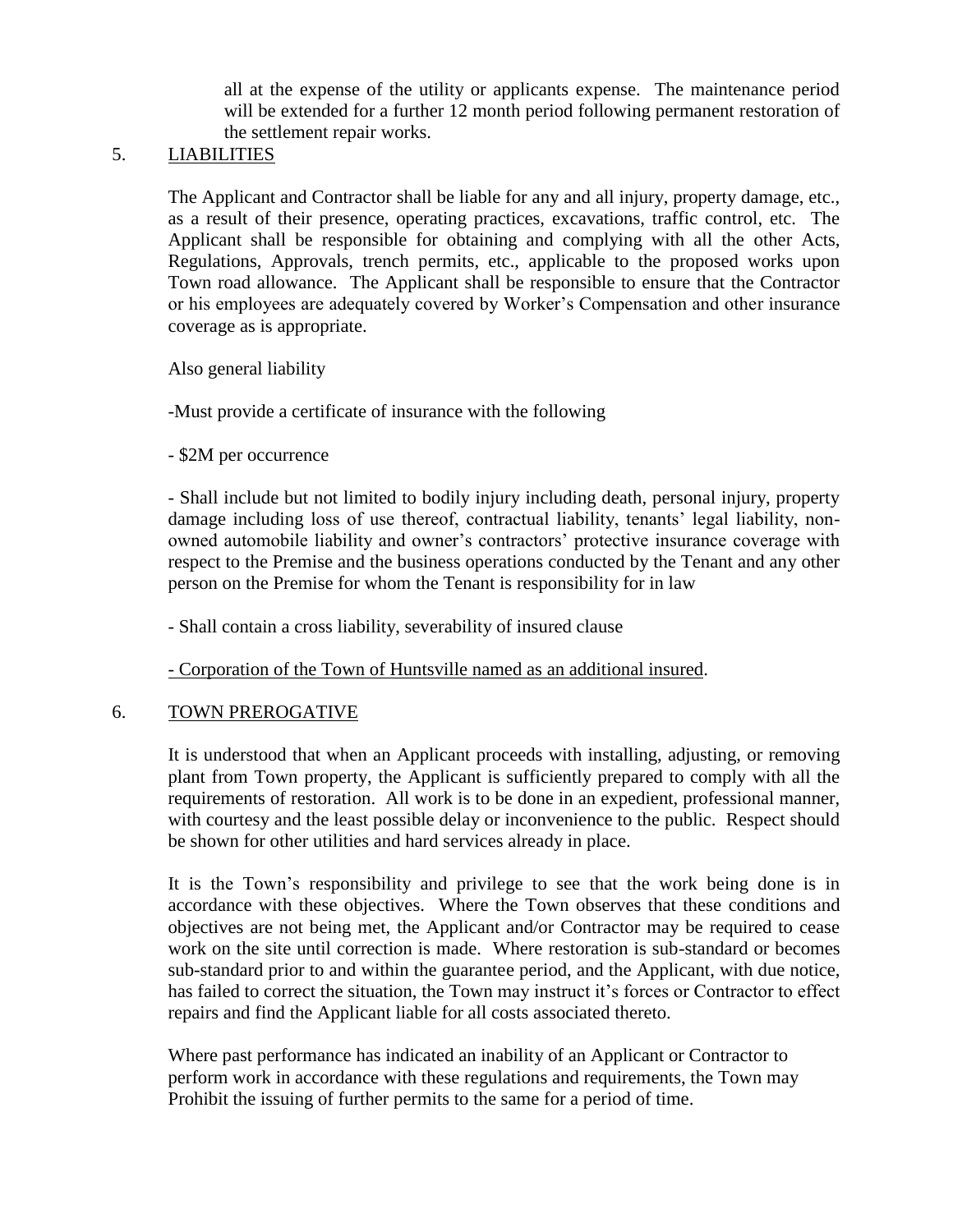## 7. OCCUPATION OF A SIDEWALK IN ORDER TO PERFORM MAINTENANCE AND OR CONSTRUCTION

- All work to be performed shall be in compliance with Book 7 temporary conditions of the Ontario traffic control manual.
- Safe Passage will be granted at all times for pedestrian traffic.
- At least one panel width of sidewalk will be granted in order to provide all types of pedestrian traffic.

Occupation of a sidewalk includes the following:

- Working from ladders to perform store front activities.
- Erecting scaffolding to perform construction and or maintenance.
- Repairing or modifying a sidewalk.
- Working from sidewalk to perform any type of maintenance.
- For all the above general liability will be followed in Section 5 of this document
- Copy of permit must be on site at all times
- Construction fencing MUST be installed around the construction area to separate the construction from safe pedestrian passage.
- All construction sites MUST be kept free from all loose debris and construction materials stored neatly on site.

### 8. STORM SEWER HOOK UP

In applying for this permit, the owner/applicant acknowledges that the Town storm sewer may not have been constructed to accommodate all storm flow events. Connection to the Town storm sewer may result in basement flooding during unusually high flows which may result in property damage. In accepting this permit and connecting to the Town storm sewer, the owner/applicant absolves the Town of any damages which may occur as a result of a sewer backup. It is also required that a backflow prevention device such as a backflow preventer or check valve be installed to the storm sewer hookup.

# 9. UN-ASSUMED ROAD ALLOWANCE IMPROVMENTS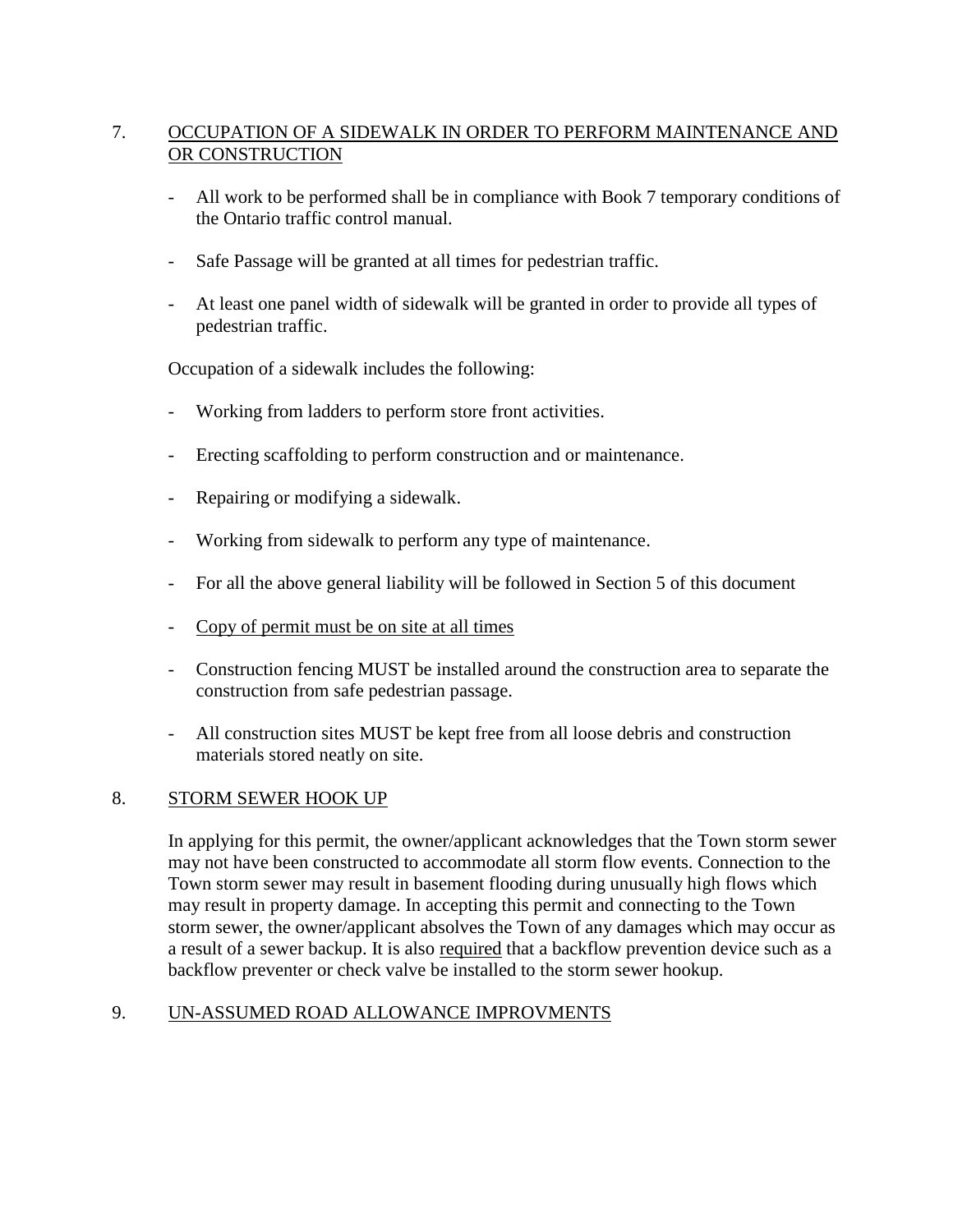# **SCHEDULE "A"**

#### **Closed – Upgrade for recreational access to property**

The Applicant shall provide the following:

- **1.** A Plan of Survey, establishing the boundaries of the road and the width of the road allowance.
- **2.** A written description of the work to be done, including a map showing the location of such work within the Road Allowance, and the effect of such work. If any, on any adjacent property. The description must be approved by the Operations Department before any work is commenced.
- **3.** Any permits or consents required by any Federal or Provincial Legislation, including but not limited to, water crossings.

#### **4. General Liability**

\$2,000,000 per occurrence, shall include but not limited to bodily injury including death, personal injury, property damage including loss of use thereof, contractual liability, tenants' legal liability, non-owned automobile liability and owner's contractors' protective insurance coverage with respect to the Premise and the business operations conducted by the Tenant and any other person on the Premise for whom the Tenant is responsibility for in law. Shall contain a cross liability, severability of insured clause. Corporation of the Town of Huntsville named as an additional insured

- 5. An irrevocable standby Letter of Credit for the full amount of the value of the improvements, issued by a Chartered Bank.
- 6. The completion of the improvements on or before the (1) Year after agreement is signed.
- 7. Immediate notification of completion to the Executive Director of Operations or designate and the provision to them of such documents as he may require in order to confirm completion.
- 8. Compensation to the Corporation for any default in this Agreement, which is not covered by the Letter of Credit or by the insurance provided.
- 9. Construction signage is required during construction
- 10. Where Road Allowance meets a lake or river that shall be the limits of improvements.
- 11. All trees to be removed Must be cut up into 4 foot lengths and left on the side of the Road Allowance.
- 12. In the event that the municipality feels this Scope of Work requires an engineer or peer review the applicant shall assume the cost of such review. Cost and time line will be assigned at the time of the determination.
- 13. This application will be brought to Council when it pertains to sensitive or major matters.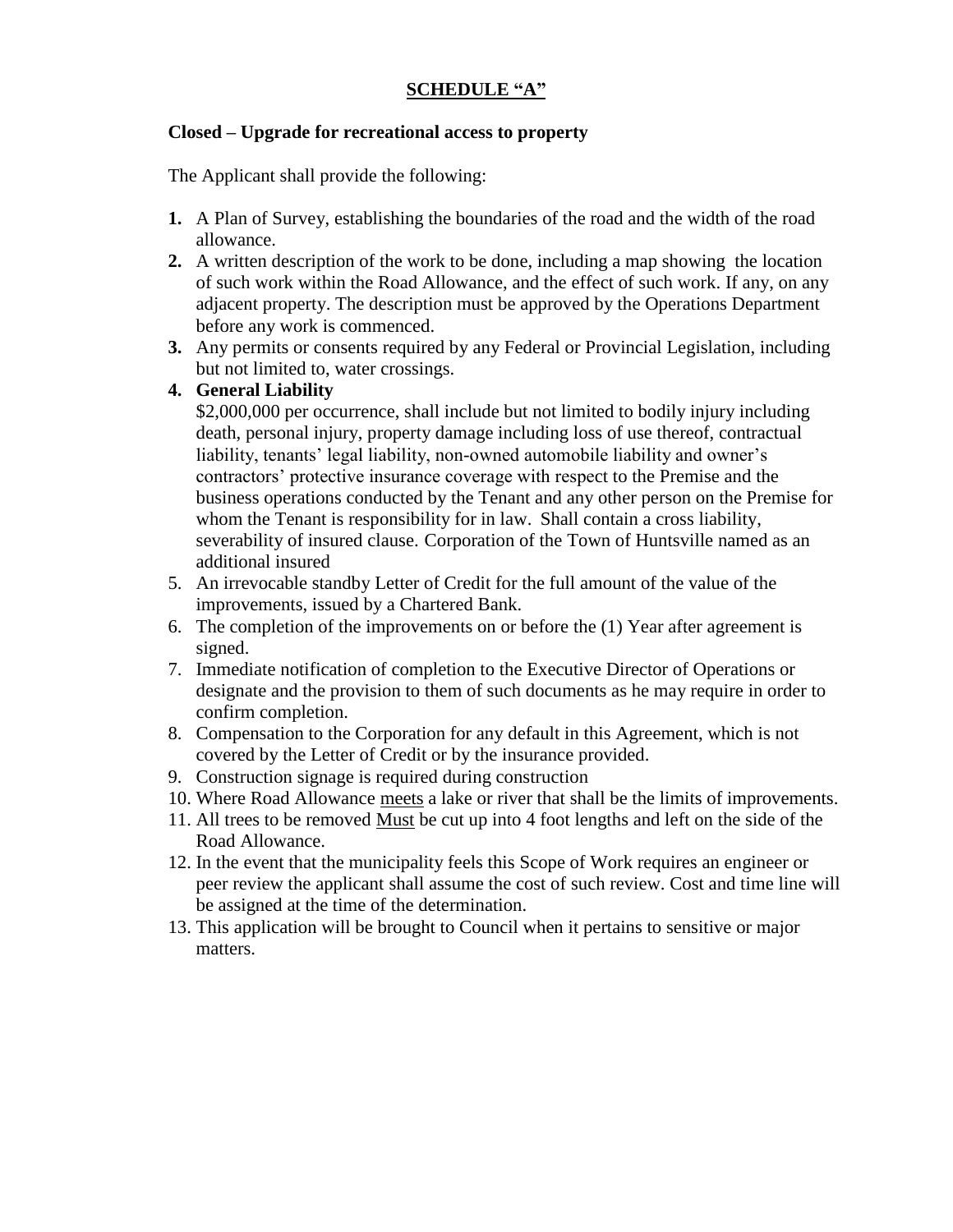### **Closed – Upgrade for Logging**

The applicant shall provide the following;

- 1. A Plan of Survey, establishing the boundaries of the road and the width of the road allowance.
- 2. A written description of the work to be done, including a map showing the location of such work within the Road Allowance, and the effect of such work. If any, on any adjacent property. The description must be approved by the Operations Department before any work is commenced.
- 3. Any permits or consents required by any Federal or Provincial Legislation, including but not limited to, water crossings.

### 4. **General Liability**

\$2,000,000 per occurrence, shall include but not limited to bodily injury including death, personal injury, property damage including loss of use thereof, contractual liability, tenants' legal liability, non-owned automobile liability and owner's contractors' protective insurance coverage with respect to the Premise and the business operations conducted by the Tenant and any other person on the Premise for whom the Tenant is responsibility for in law. Shall contain a cross liability, severability of insured clause. Corporation of the Town of Huntsville named as an additional insured.

- 5. An irrevocable standby Letter of Credit for the full amount of the value of the improvements, issued by a Chartered Bank.
- 6. The completion of the improvements on or before the (1) Year after agreement is signed.
- 7. Immediate notification of completion to the Executive Director of Operations or designate and the provision to them of such documents as he may require in order to confirm completion.
- 8. Compensation to the Corporation for any default in this Agreement, which is not covered by the Letter of Credit or by the insurance provided.
- 9. Construction signage is required during construction
- 10. Where Road Allowance meets a lake or river that shall be the limits of improvements.
- 11. All trees to be removed Must be cut up into 4 foot lengths and left on the side of the Road Allowance.
- 12. In the event that the municipality feels this Scope of Work requires an engineer or peer review the applicant shall assume the cost of such review. Cost and time line will be assigned at the time of the determination.
- 13. This application will be brought to Council when it pertains to sensitive or major matters.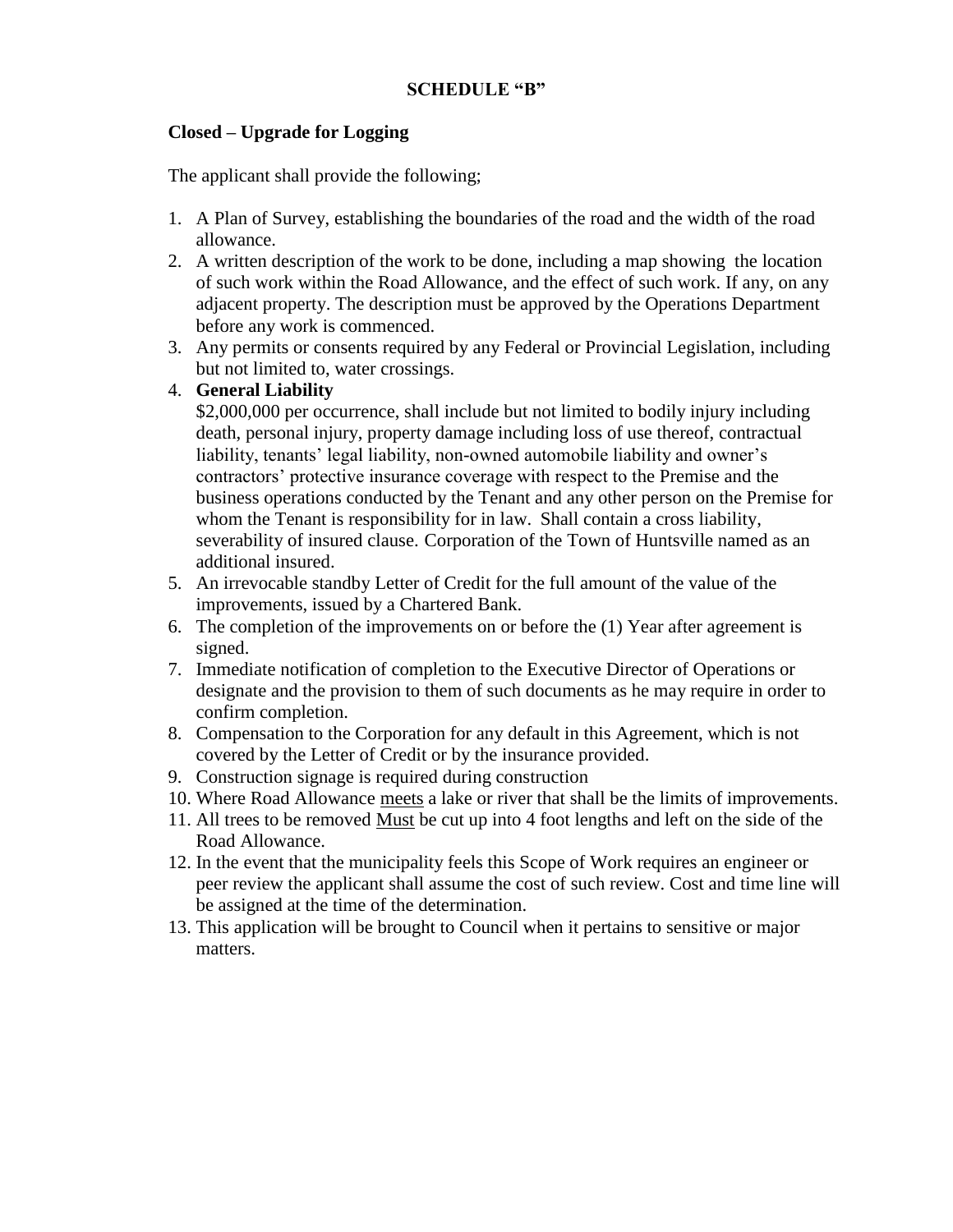### **Upgrade To Municipal Standard**

The applicant shall provide the following;

- 1. A Plan of Survey, establishing the boundaries of the road and the width of the road allowance.
- 2. A written description of the work to be done, including a map showing the location of such work within the Road Allowance, and the effect of such work. If any, on any adjacent property. The description must be approved by the Operations Department before any work is commenced.
- 3. Any permits or consents required by any Federal or Provincial Legislation, including but not limited to, water crossings.
- 4. The views in writing of the owners of each parcel of land which abuts the road allowance to be improved, any objections would require council approval for this request.
- 5. An irrevocable standby Letter of Credit for the full amount of the value of the improvements, issued by a Chartered Bank.
- 6. **General Liability**

\$5,000,000 per occurrence, shall include but not limited to bodily injury including death, personal injury, property damage including loss of use thereof, contractual liability, tenants' legal liability, non-owned automobile liability and owner's contractors' protective insurance coverage with respect to the Premise and the business operations conducted by the Tenant and any other person on the Premise for whom the Tenant is responsibility for in law. Shall contain a cross liability, severability of insured clause. Corporation of the Town of Huntsville named as an additional insured.

- 7. Immediate notification of completion to the Executive Director of Operations or designate and the provision to them of such documents as he may require in order to confirm completion.
- 8. Compensation to the Corporation for any default in this Agreement, which is not covered by the Letter of Credit or by the insurance provided
- 9. Engineered Drawings showing details, road profiles, lot grading, storm water management (With a pre and post storm water management report).
- 10. Upon completion a Professional Engineer must sign off that all works have been done in accordance with construction documentation.
- 11. Construction Signage is required during construction.
- 12. No Work shall commence until all submissions under the required schedule have been submitted and approved by the Town of Huntsville.
- 13. In the event that the municipality feels this Scope of Work requires an engineer or peer review the applicant shall assume the cost of such review. Cost and time line will be assigned at the time of the determination.
- 14. This application will be brought to Council when it pertains to sensitive or major matters.